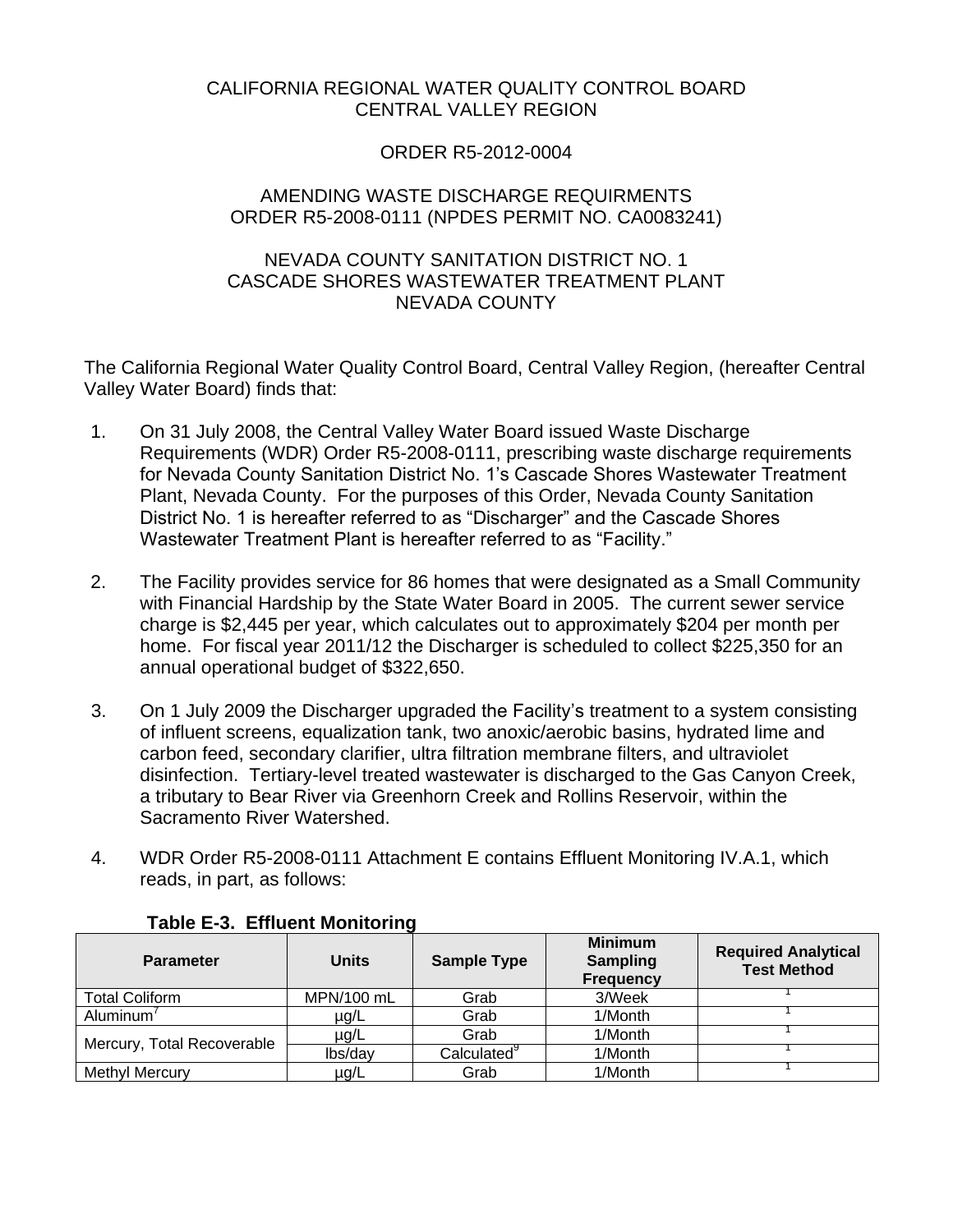ORDER NO. R5-2012-0004 2 AMENDING WASTE DISCHARGE REQUIREMENTS ORDER NO. R5-2008-0111 NEVADA COUNTY SANITATION DISTRICT NO. 1, CASCADE SHORES WASTEWATER TREATMENT PLANT NEVADA COUNTY

- 5. On 7 September 2011 the Discharger requested a reduction of the effluent monitoring for total coliform from three days per week to two days per week. The Discharger provided effluent total coliform monitoring data from the upgraded Facility's startup date until 31 July 2011 to demonstrate the effectiveness of the new treatment system in reducing total coliform levels. On 21 October 2011 the Discharger further requested a reduction in the effluent sampling frequency for mercury, methyl mercury, and aluminum based on performance of the new treatment system. The Discharger provided additional effluent monitoring data from the new treatment system startup through 31 October 2011. With the reduction in sampling the Discharger will be able to reduce the annual operational budget.
- 6. Analytical results for total coliform indicate that the effluent total coliform exceeded the 2.2 MPN/100 mL, as a 7-day median limit three times in two years; two violations occurred back to back in August 2009 and the other occurred in January 2011. No other total coliform violations occurred. Analytical results for mercury indicate that the new treatment system consistently complies with the mercury final effluent limit. For aluminum, the new treatment system exceeded the aluminum effluent limits once on 7 July 2011.The Discharger contacted their contract laboratory to evaluate if the sample analytical result of 135 µg/L was an error, especially in comparison to the historical data trend where all other samples were less than 49 µg/L. However, the laboratory responded that there was no evidence of a lab error and that they were unable to reanalyze the sample. But, as shown by the statistical analysis below, the 135 µg/L result is an outlier compared to the 27 other samples, which are below the maximum daily and average monthly effluent limits.

| <b>Number of</b><br><b>Samples</b> | <b>Maximum</b> | <b>Minimum</b> | Average | <b>Median</b> | <b>Standard</b><br><b>Deviation</b> | 99.9%<br><b>Upper</b><br><b>Confidence</b><br><b>Interval</b> |
|------------------------------------|----------------|----------------|---------|---------------|-------------------------------------|---------------------------------------------------------------|
| 28                                 | 135            | 3.9            | 17.0    | 11.7          | 24.0                                | 96.3                                                          |

## **Aluminum (µg/L)**

7. Therefore, based on the new information the Central Valley Water Board determined that a reduction in effluent monitoring frequency is appropriate because the new treatment system demonstrates compliance with final effluent limits. Effluent sampling is reduced for total coliform monitoring from three times per week to twice per week, for aluminum from monthly to quarterly, and for mercury from monthly to annually. Methyl mercury effluent sampling is not required because a total maximum daily load (TMDL) has not been established for Gas Canyon Creek.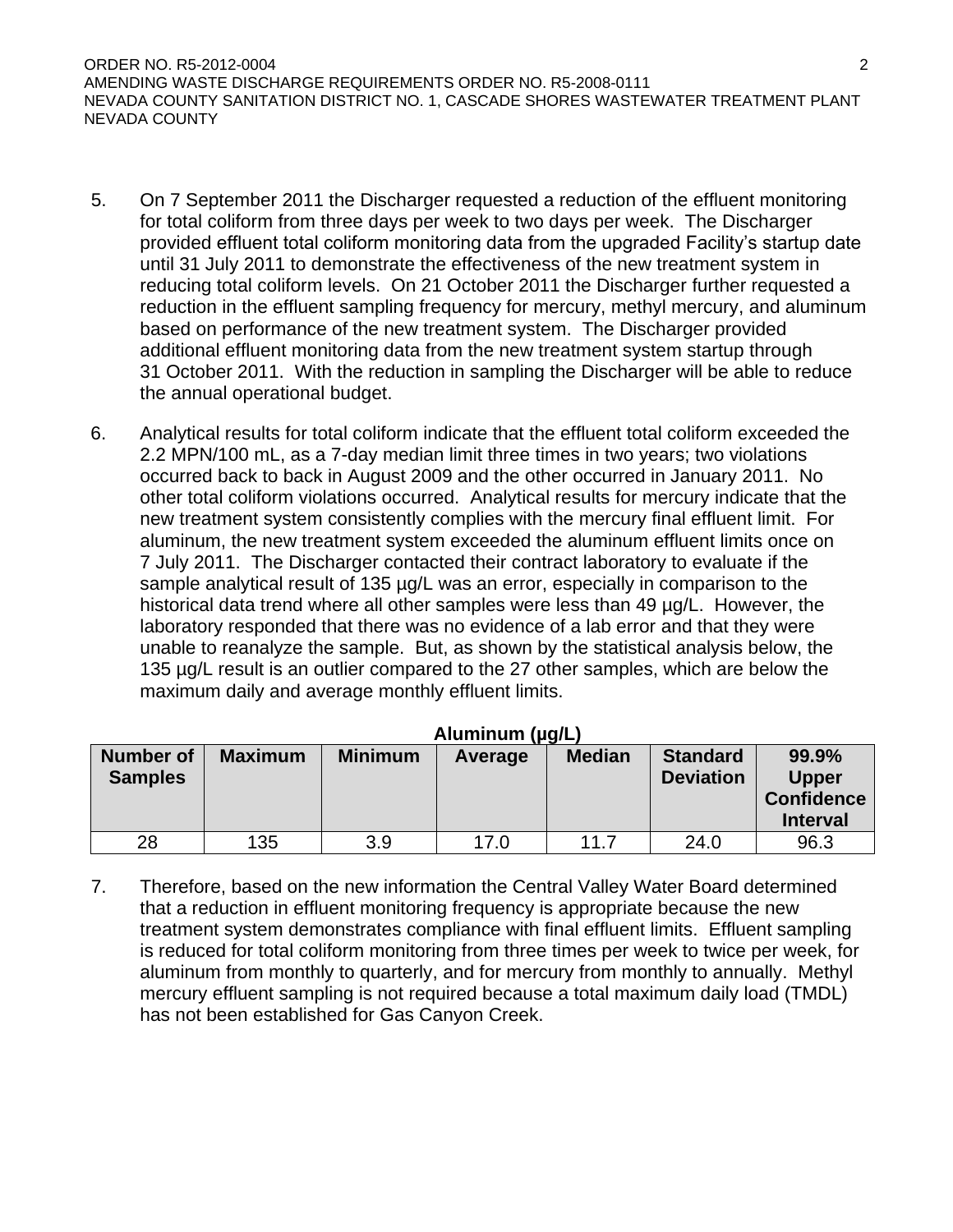8. WDR Order R5-2008-0111 Attachment E contains Receiving Water Monitoring Requirements VIII.A., which reads as follows:

| <b>Parameter</b>                           | <b>Units</b>                       | <b>Sample Type</b> | <b>Minimum Sampling</b><br><b>Frequency</b> | <b>Analytical Test</b><br><b>Method</b> |
|--------------------------------------------|------------------------------------|--------------------|---------------------------------------------|-----------------------------------------|
|                                            | mg/L                               | Grab               | 1/week                                      |                                         |
| Dissolved Oxygen                           | $\frac{0}{0}$<br>Saturation        | Grab               | 1/week                                      | 1                                       |
| Ph                                         | Standard<br>Units                  | Grab               | 1/week                                      | 1                                       |
| Temperature                                | $\mathrm{PFC}^{\circ}(\mathrm{C})$ | Grab               | 1/week                                      | 1                                       |
| Electrical Conductivity @ 25°C             | umhos/cm                           | Grab               | 1/week                                      | $\mathbf{1}$                            |
| Turbidity                                  | <b>NTU</b>                         | Grab               | 1/week                                      | 1                                       |
| Fecal coliform                             | MPN/100 ml                         | Grab               | Monthly                                     |                                         |
| <b>Flow</b>                                | Narrative                          | Visual             | 1/week                                      |                                         |
| Floating or suspended matter               | Narrative                          | Visual             | 1/week                                      |                                         |
| <b>Discoloration</b>                       | Narrative                          | Visual             | 1/week                                      |                                         |
| <b>Bottom Deposits</b>                     | Narrative                          | Visual             | 1/week                                      |                                         |
| <b>Aquatic Life</b>                        | Narrative                          | Visual             | 1/week                                      |                                         |
| Visible films, sheens                      | Narrative                          | Visual             | 1/week                                      |                                         |
| Fungi, slimes, or objectionable<br>growths | Narrative                          | Visual             | 1/week                                      |                                         |
| Potential nuisance conditions              | Narrative                          | Visual             | 1/week                                      |                                         |
| Foam                                       | Narrative                          | Visual             | 1/week                                      |                                         |

#### **Table E-6. Receiving Water Monitoring Requirements**

- 9. Currently RSW-002D, which is defined in WDR Order R5-2008-0111 as within 500 feet downstream of the discharge to Gas Canyon Creek, is not accessible for sampling because of the steep side slopes, cliffs and unconsolidated material left behind from hydraulic mining. The Discharger has attempted to obtain permission from private property owners to travel several miles over their land to get downstream samples; however, one property owner agreed to allow access but the other property owner has not responded to two letters. If access was allowed the sampling location would be approximately 1,500 feet downstream of the discharge and the hiking required to collect the sample would prevent the Discharger from meeting certain sampling holding times. Additionally weather conditions, snow and ice in particular also make monitoring efforts extremely dangerous. Furthermore, surface flow in Gas Canyon Creek usually occurs during storm runoff periods, otherwise stream flow is predominantly subsurface. For the aforementioned reasons and because the new treatment system produces high quality effluent with ultra filtration and UV disinfection, receiving water fecal coliform monitoring is no longer required. Also, weekly receiving water monitoring requirements are reduced from weekly to monthly when surface flow is present in Gas Canyon Creek.
- 10. Issuance of this Order is exempt from the provisions of the California Environmental Quality Act (Public Resources Code section 21000, et seq.) ("CEQA") pursuant to Water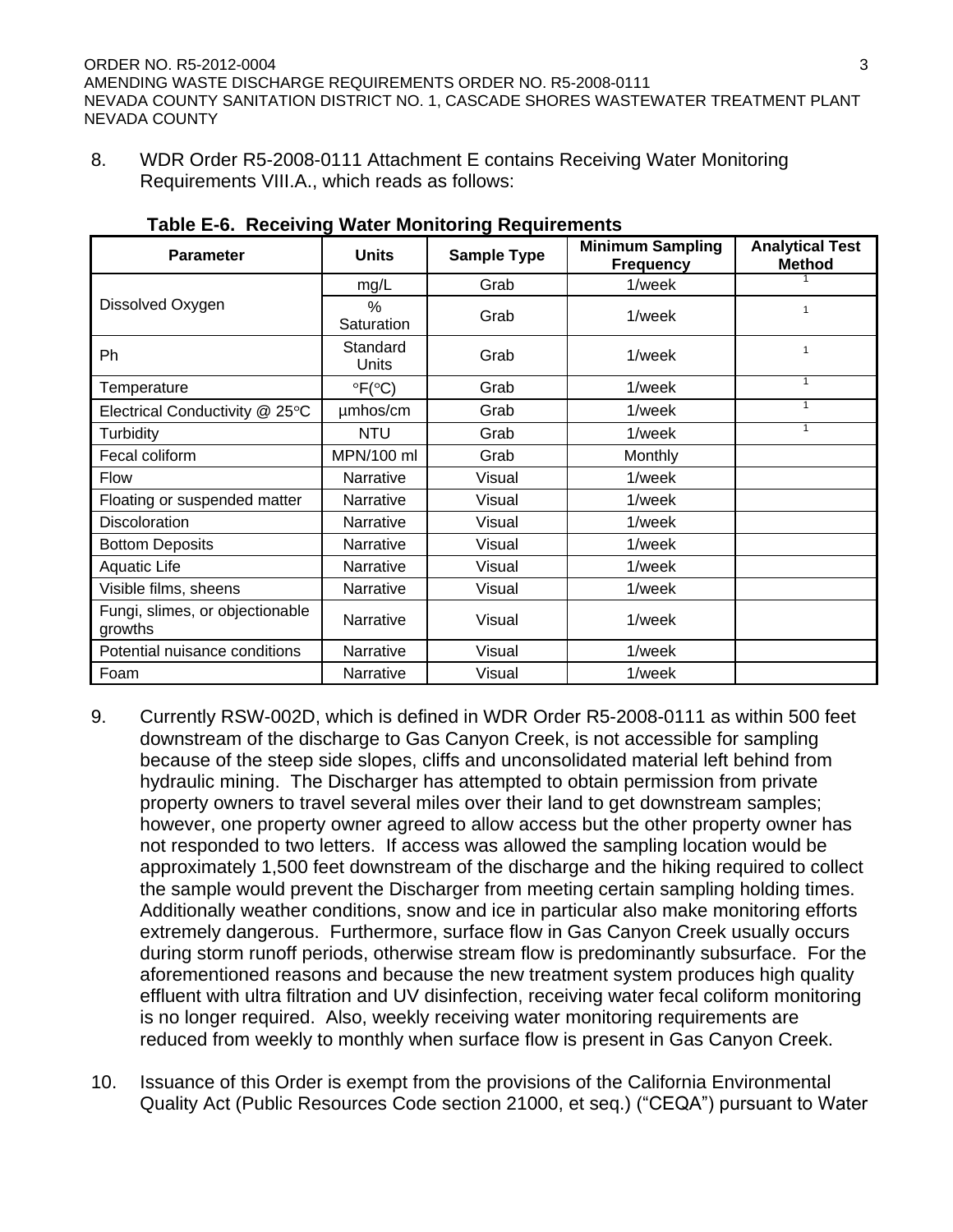Code section 13389, since the adoption or modification of a NPDES permit for an existing source is statutorily exempt and this Order only serves to implement a NPDES permit. (*Pacific Water Conditioning Ass'n, Inc. v. City Council of City of Riverside*  (1977) 73 Cal.App.3d 546, 555-556.)

11. On 2 February 2012, in Rancho Cordova, California, after due notice to the Discharger and all other affected persons, the Central Valley Water Board conducted a public hearing at which evidence was received to consider the Amendment to Order R5-2008-0111 to reduce particular minimum monitoring and sampling frequencies.

# **IT IS HEREBY ORDERED THAT:**

1. The minimum sampling frequencies for total coliform, aluminum, mercury and methyl mercury are amended in Order R5-2008-0111 Appendix E, Monitoring and Reporting Program, section IV.A.1., Table E-3 Effluent Monitoring, as shown in underline/strikeout format below:

| <b>Parameter</b>           | <b>Units</b>      | <b>Sample Type</b> | <b>Minimum</b><br><b>Sampling</b><br><b>Frequency</b> | <b>Required Analytical</b><br><b>Test Method</b> |
|----------------------------|-------------------|--------------------|-------------------------------------------------------|--------------------------------------------------|
| pH                         | standard<br>units | Meter              | Continuous                                            |                                                  |
| <b>Total Coliform</b>      | MPN/100 mL        | Grab               | 23/Week                                               |                                                  |
| Aluminum <sup>'</sup>      | $\mu$ g/L         | Grab               | 1/QuarterMonth                                        |                                                  |
| Mercury, Total Recoverable | $\mu$ g/L         | Grab               | Annually 1/Month                                      |                                                  |
|                            | lbs/day           | Calculated         | Annually1/Month                                       |                                                  |
| <b>Methyl Mercury</b>      | $\mu$ g/L         | Grab               | Not<br>Required 1/Month                               | 4                                                |

## **Table E-3. Effluent Monitoring**

2. The minimum sampling frequency in Order R5-2008-0111 Appendix E, Monitoring and Reporting Program, section VIII.A., Table E-6 Receiving Water Monitoring Requirements are amended as shown in underline/strikeout format below: